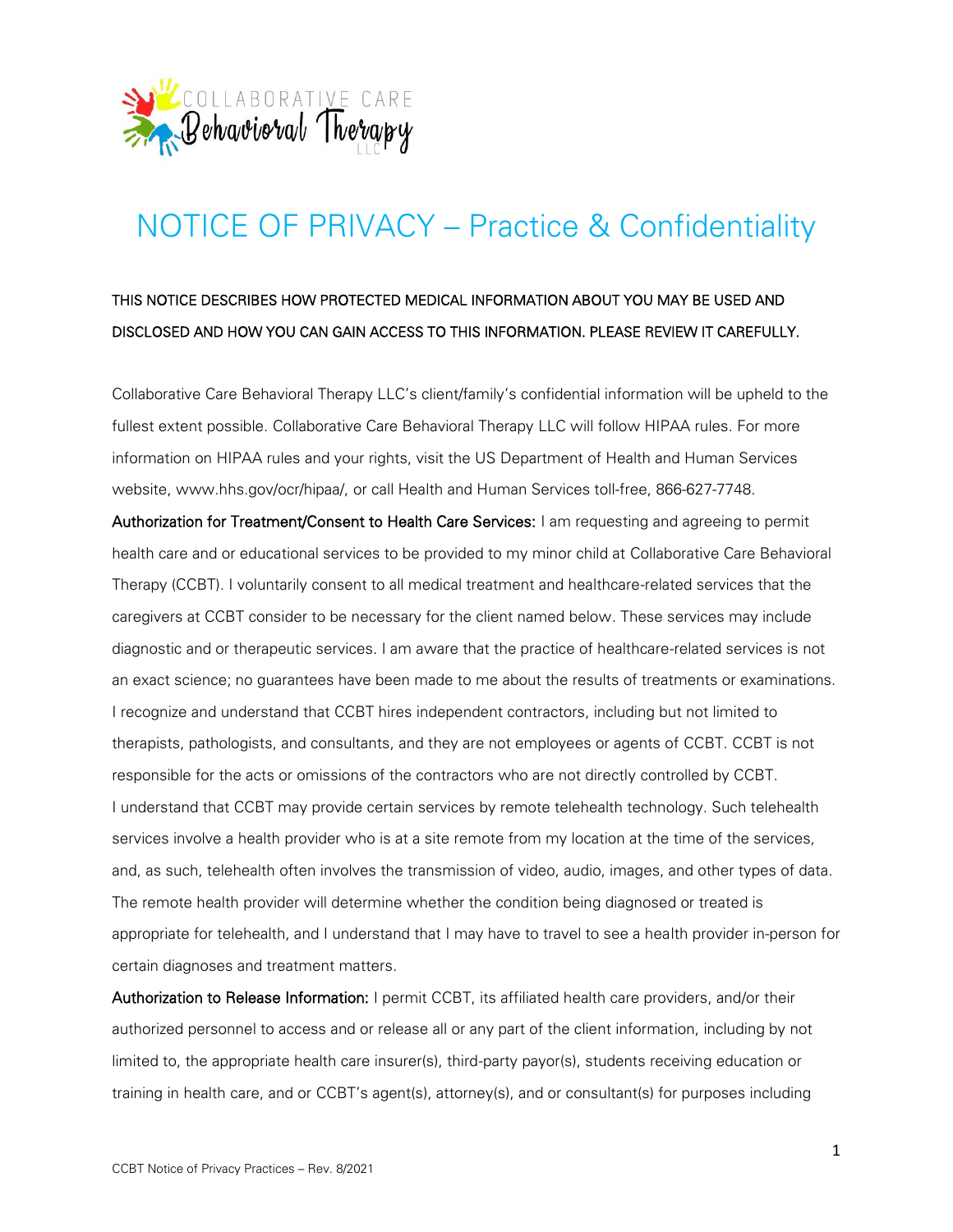treatment of the patient, billing (or collecting payment) for services and health care services including improving patient care, training, marketing, or educating students, performance improvement initiatives, discharge planning, risk management, personal health record or other system-wide program(s) designed to foster interaction with patients via electronic means, and or as required by law. I understand and consent to disclosure of confidential medical and or educational information to a State or Federal Health Oversight Agency; an appropriate Public Health Authority; for purposes required by State and or Federal law; in cooperation with a Law Enforcement Investigation; in cooperation with a domestic or child abuse investigation; and for any other permissible purpose as outlined in Notice of Privacy Practices. CCBT is permitted or required, under specific circumstances, to use or disclose protected health information without the client's written authorization.

Record Retention Policy: CCBT retains client medical and education records in accordance with applicable law and pursuant to its record retention policies.

Computer Data: I understand that the client's medical and or education records will be accessible to authorized CCBT personnel through computers and that CCBT will comply with certain safeguards established by federal state and local law as well as CCBT Policy.

Certification: I certify that to the best of my knowledge and belief, the information provided is complete and correct. I understand that this consent is subject to revocation by me at any time in writing, except if the person or entity authorized to make a disclosure has already acted in reliance on this form. Otherwise, subject to applicable law, this consent will expire at the same time CCBT's record retention period for this document expires.

Additional Permitted Uses and Disclosures of Confidential Medical Information: I consent to receive, on the cellular phone and or other telephone number(s) that are provided to CCBT or updated at a later time, text messages and or telephone calls or other communications using live, artificial or prerecorded voices, automatic telephone dialing systems, or any other computer-aided technologies from CCBT or other third parties who may act on their behalf. Such text messages and or telephone calls may be related to any purpose, including those related to my account and or the care rendered. I understand this consent to communications is not required to receive services from CCBT or any of the other authorized callers and that data usage and other charges may apply. I may revoke this consent to these communications in writing at any time.